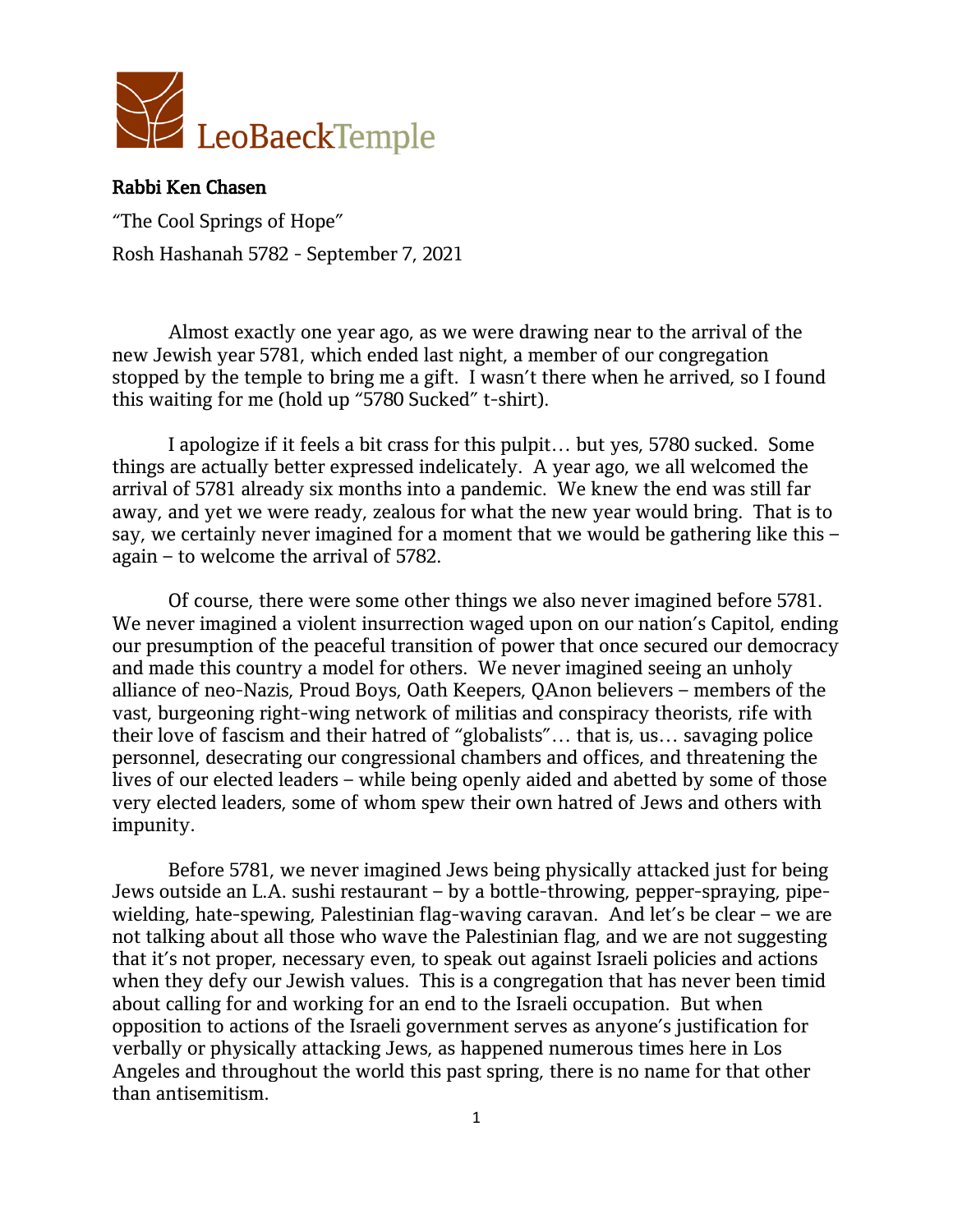Another thing we never imagined… raising our sons and daughters to take their Jewish values into the public sphere – to partner for justice across lines of race and faith and gender and socioeconomics – only to find themselves unwelcome or unsafe in progressive circles when they wouldn't declare Israel to be a perpetrator of genocide, when they objected to Israel's multiracial Jewish citizenry being classified as white colonialists, when their critiques of Israeli actions fell short of disavowing Israel's right to exist. These are the stories brought to me by our LBT college students – young adults we helped you to raise and to whom we feel responsible.

And all of this, amid a backdrop of libertarianism run amok, such that poor countries all over the world are desperate for vaccine shots that Americans, citing liberty over community, refuse to take, even when paid to do so. And meanwhile, the climate of the planet rises unabated, and the fires multiply, and the hurricanes become more ferocious, and the future is filled only with greater and deeper questions. Maybe I need a new shirt, now that 5782 is here.

5781 was a hard year to be a Jew. It was a hard year to be an American. And it was a hard year to be a human being. And as 5782 dawns, it is hard not to be demoralized – not to feel some measure of surrender, of fatalism about this moment of virus and violence and vitriol. In all the years I've served this congregation, I cannot remember a time when more of you have despaired about tomorrow. This is especially true of the youngest adults among us, who openly wonder whether it makes much sense to give us older folks the grandchildren we've always dreamed of… and also the oldest among us, who have seen plenty of human history, including some very dark times, but nothing quite like this troubling confluence of traumas.

In this country, we Jews are simply not accustomed, at least not recently, to this level of disquiet. So perhaps we can learn a thing or two from some fellow journeyers who are – our friends in the Black community. The legendary blues guitarist, B.B. King, once spoke about what it felt like to build a forward-looking life underneath the endlessly dark cloud of lynchings and discrimination and disadvantage. He said, "If you live under that system for so long, then it don't bother you openly, but mentally, way back in your mind it bugs you… Later on you sometime will think about this and you wonder why, so that's where your blues come in… because you hurt deep down, believe me, I've lived through it, I know. I'm still trying to say what the blues mean to me. So I sing about it."

Is that not exactly what has brought us here in the warm morning light of 5782? Are we not here, as a part of this beautiful congregation we love, to sing about it? To give voice to all those realities that don't bother us openly all the time, but which sit at the backs of our minds, causing us to wonder why? That is these Holydays – or it's supposed to be. We get to do that here… together.

The landmark 20<sup>th</sup> century author of the African-American experience, Richard Wright, wrote the following in his 1941 work, 12 Million Black Voices: "Our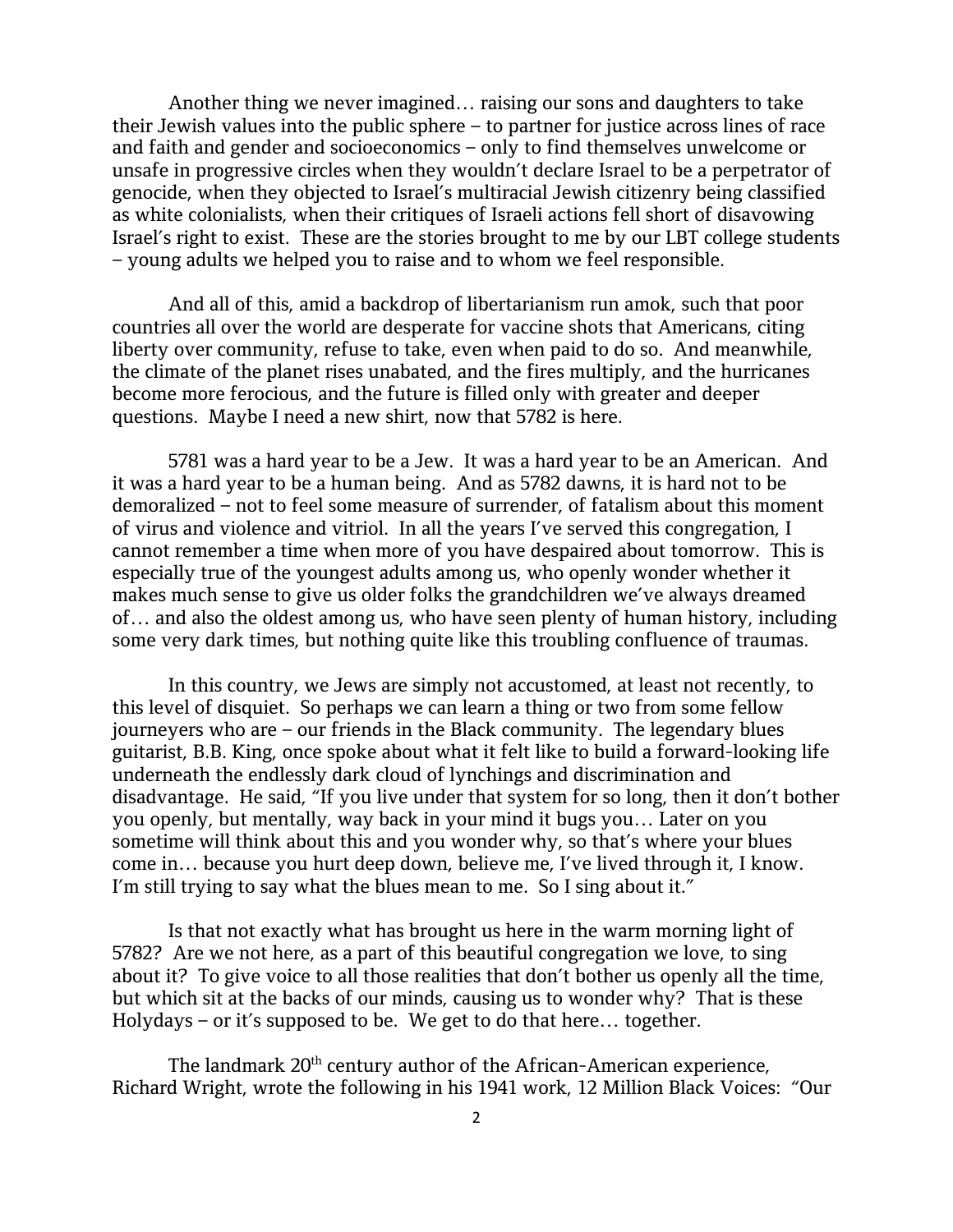churches are where we dip our tired bodies in cool springs of hope, where we retain our wholeness and humanity despite the blows of death." If your body is tired, and you have felt something of our wholeness and humanity slipping away, well, you have come to the right place. Come immerse yourself in the cool springs of hope.

Hope, you say? From where do you harvest hope at a time like this? And I say: from those who have walked similarly dark roads, or even darker… sometimes much darker, in fact… and whose lives have testified to the majestic power of the human spirit.

If we're looking for some kind of reasonable corollary for the magnetic draw toward despair so many are feeling in this moment, the closest we might get is 1968, a year that has inspired countless books and documentaries. Vietnam tearing a deep generational divide across the land. Racial and cultural tensions reaching a boil. The violent chaos of the Democratic National Convention in Chicago. And of course, the back-to-back assassinations of the Rev. Dr. Martin Luther King, Jr. and Bobby Kennedy, the two men most commonly seen as the reason for hope.

With disillusionment and dread in the air, this congregation's Founding Rabbi, Leonard Beerman, of blessed memory, stepped to this very podium on Yom Kippur Eve, October 1, 1968, and spoke these words: "I believe with perfect faith that this time of turbulence is a time of great hope for (humanity); not for despair and cynicism, but for hope.

"I draw hope from young people all over the world and especially here in our own country. Yes, they are romantic and unrealistic and immoderate and unpredictable. They have respect for some of our ideals but they are justly suspicious of our ability to realize the values we have taught them. They are looking not for values to talk about but to live by… I draw hope from them.

"And," said Rabbi Beerman, "I draw hope from being a Jew, from being a part of a tradition that commands me to imagine a world of (humans) as it should be, that asks me to dream because there are still dreams worth having, and more than that to advance confidently in the direction of my dreams. Thoreau was not a Jew, but he once wrote a passage that many of us learned as school (children): "If you have built castles in the air, your work need not be lost; that is where they should be. Now put the foundations under them.

"This synagogue, the whole of Jewish tradition is where we turn to build castles in the air. Then we must go forth into the city… and there we must put foundations under those castles we envisage here."

One might wonder how this temple's rabbi could have been so certain of hope in a moment that felt so desperate to almost everyone else. But we must remember that Rabbi Beerman had his own sources of inspiration. He, too, counted upon those who had walked still darker roads and yet somehow remained bearers of light.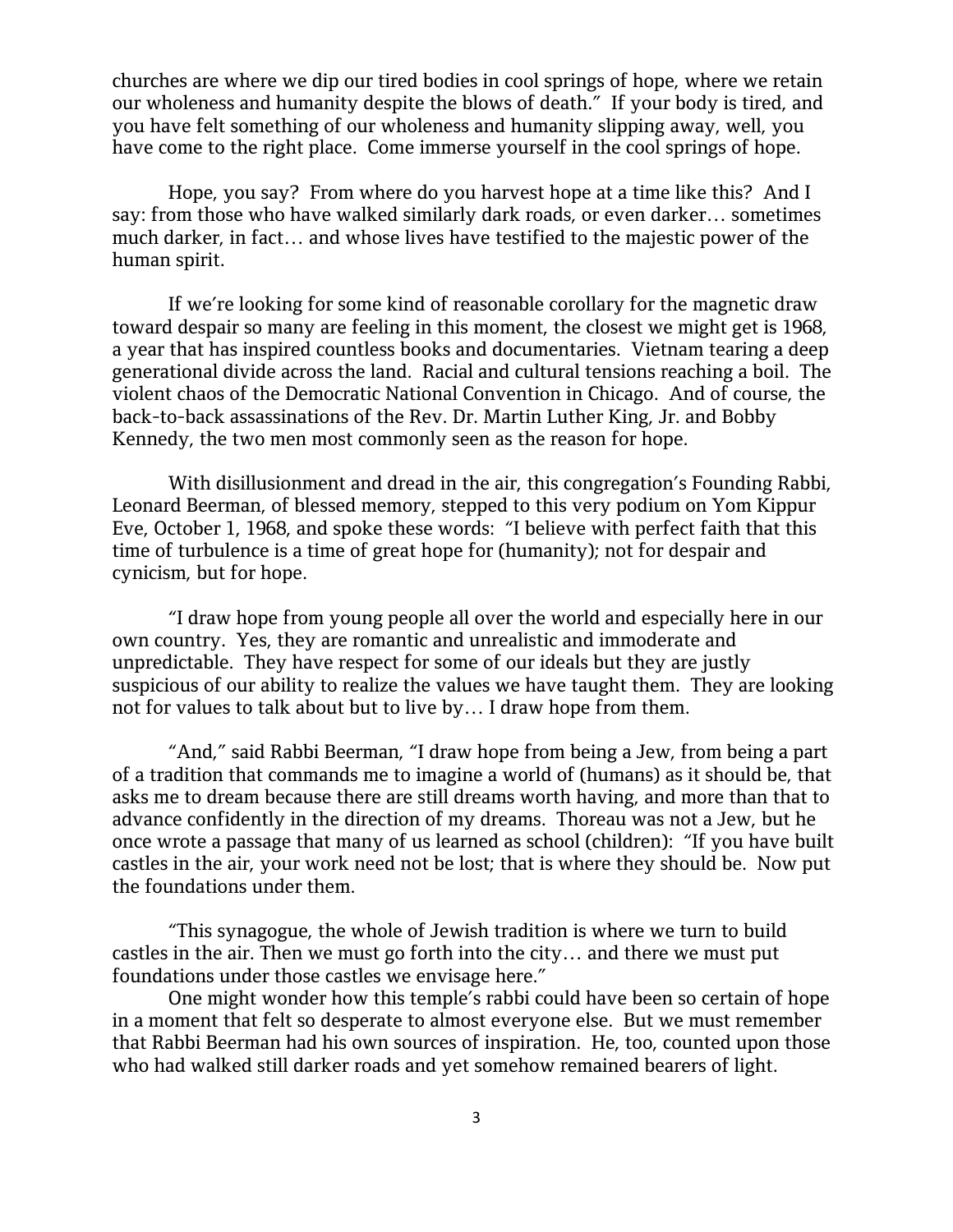Every now and then, I am asked why we are Leo Baeck Temple. After all, we didn't start that way. This congregation was founded as Temple Beth Aaron in 1948, hiring a freshly ordained Leonard Beerman as its spiritual leader one year later. But in 1952, Rabbi Beerman asked Leo Baeck, the great rabbi who had helmed all of German Jewry during the Nazi reign, if he would consent to the temple being named in his honor – and in fact, he came to LBT for the dedication ceremony.

Baeck was much more than a great rabbi and theologian. He was one of the true heroic figures of the Holocaust. As a dignitary, he was offered multiple opportunities to escape Germany, refusing them all and remaining in Berlin until there were no Jews left there for him to serve. This landed him at the age of sixtynine in the Nazi camp at Theresienstadt, where he was subjected to hard labor, pulling hearses that were used as food carts. Incredibly, he survived – something that cannot be said for many of his loved ones, for whom he sought and accepted no special favors. Baeck lost four sisters in Theresienstadt, and two brothers in a Nazi death camp elsewhere. And yet all of this barely scratches the surface of his story during the war, for Rabbi Leo Baeck saved lives in that camp by saving spirits. He was a pastor, performing funerals to ensure that each individual life and death retained honor. He performed weddings… in the camp… think about the message of that for a second. And most famously, he delivered lectures to audiences packed into freezing cold barracks late at night, such was the hunger for hope.

My teacher, Dr. Michael Meyer, published a new book on the life and thought of Rabbi Baeck this past November. It includes this remembrance of Baeck's lectures by fellow survivor, Trude Simonsohn: "Those two hours," she said, "were as if I were in a university and not a camp. You submerged yourself so much in the spiritual that you forgot you were freezing, that you were hungry and standing in an ice-cold attic." For his part, Baeck was similarly sustained by those he taught. He wrote: "Is there another such people on earth which has such a deep and true connection to the spirit that, although it is facing humiliation and danger, it asks for the word of the philosopher?"

The text of only one of Leo Baeck's concentration camp lectures survived, but oh, what a lecture it was. Entitled, "The Writing of History," Rabbi Baeck spoke these words to a packed attic of starving listeners on June 15, 1944: "For the Israelite-Jewish historiography, justice is the ultimate meaning of history. Were justice to perish, it would be meaningless any longer to live on earth… True history is the history of the spirit, of the human spirit, which may sometimes seem powerless, but which in the end remains superior; which survives because even if it does not possess power, nonetheless it possesses strength, strength that can never cease."

From where do I harvest hope at a time like this? From knowing that we stand in a long and unbroken chain of Jews who did not know what tomorrow would bring – and had good reason to worry in some cases whether there would even be a tomorrow – and who leaned upon the superiority of the human spirit. For even